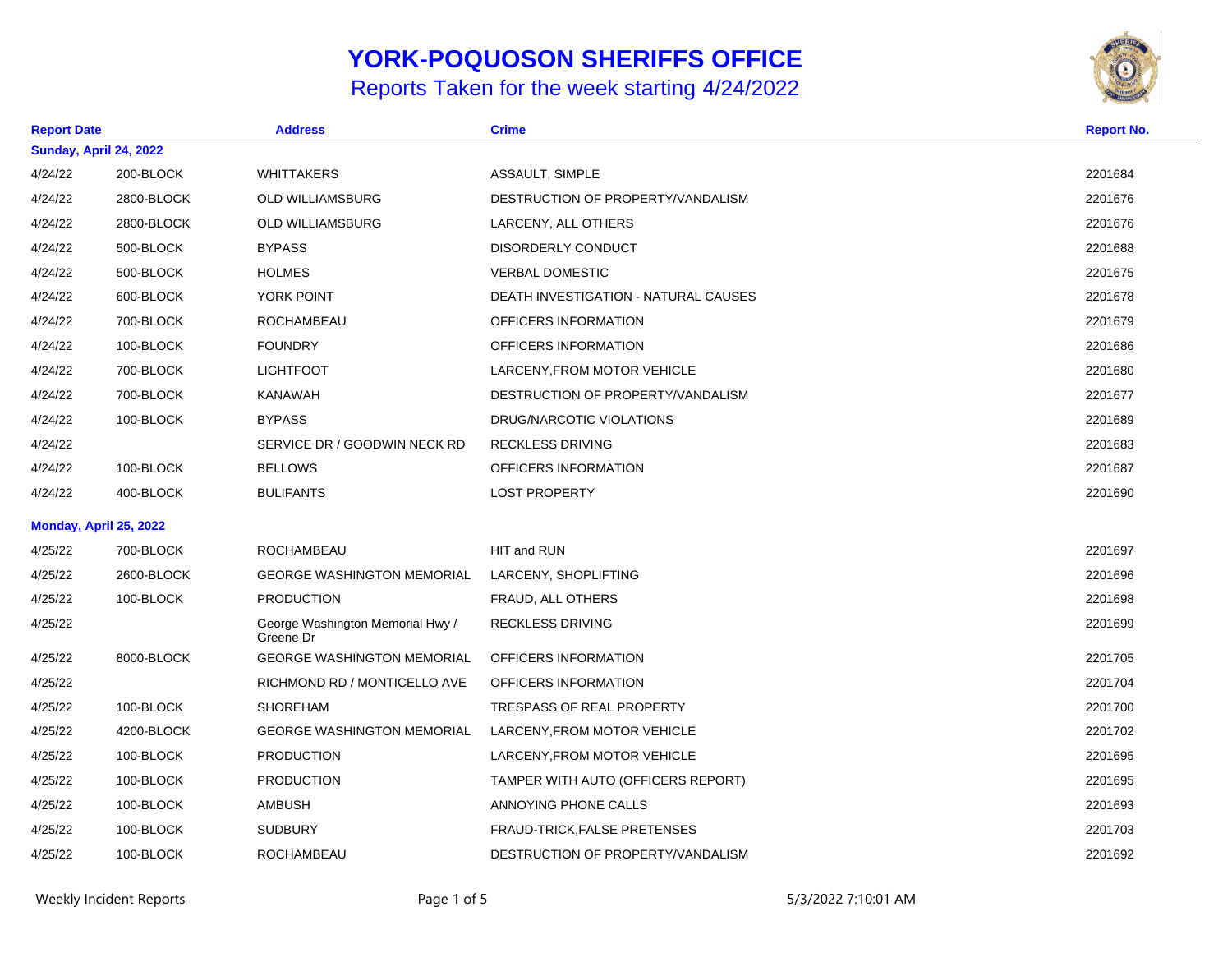| <b>Report Date</b>      |                           | <b>Address</b>                    | <b>Crime</b>                                | <b>Report No.</b> |
|-------------------------|---------------------------|-----------------------------------|---------------------------------------------|-------------------|
| 4/25/22                 |                           | Lakeside Dr / Winders Ln          | RECKLESS DRIVING                            | 2201701           |
| 4/25/22                 |                           | Lakeside Dr / Winders Ln          | DRIVING UNDER THE INFLUENCE, ALCOHOL        | 2201701           |
| 4/25/22                 | 100-BLOCK                 | <b>PRODUCTION</b>                 | TAMPER WITH AUTO (OFFICERS REPORT)          | 2201694           |
| Tuesday, April 26, 2022 |                           |                                   |                                             |                   |
| 4/26/22                 | 700-BLOCK                 | <b>LIGHTFOOT</b>                  | <b>FOUND PROPERTY</b>                       | 2201710           |
| 4/26/22                 | 100-BLOCK                 | <b>GRAFTON STATION</b>            | AGGRAVATED ASSAULT                          | 2201712           |
| 4/26/22                 | 300-BLOCK                 | <b>BALLARD</b>                    | OFFICERS INFORMATION                        | 2201708           |
| 4/26/22                 | 400-BLOCK                 | <b>MERRIMAC</b>                   | HIT and RUN                                 | 2201718           |
| 4/26/22                 | 900-BLOCK                 | <b>COLONIAL</b>                   | OFFICERS INFORMATION                        | 2201719           |
| 4/26/22                 | 6000-BLOCK                | <b>GEORGE WASHINGTON MEMORIAL</b> | DRIVING UNDER THE INFLUENCE, ALCOHOL        | 2201720           |
| 4/26/22                 | 100-BLOCK                 | OLEANDER                          | THREATS TO BOMB                             | 2201717           |
| 4/26/22                 | 800-BLOCK                 | ROCHAMBEAU                        | LARCENY, FROM MOTOR VEHICLE                 | 2201711           |
| 4/26/22                 | 4400-BLOCK                | <b>BIG BETHEL</b>                 | ASSAULT, SIMPLE                             | 2201714           |
|                         | Wednesday, April 27, 2022 |                                   |                                             |                   |
| 4/27/22                 | 100-BLOCK                 | <b>WINEBERRY</b>                  | LARCENY, FROM MOTOR VEHICLE                 | 2201739           |
| 4/27/22                 | 100-BLOCK                 | PEYTON RANDOLPH                   | <b>FOUND PROPERTY</b>                       | 2201733           |
| 4/27/22                 | 11200-BLOCK               | <b>GEORGE WASHINGTON MEMORIAL</b> | ASSAULT, SIMPLE                             | 2201729           |
| 4/27/22                 | 300-BLOCK                 | <b>YORKTOWN</b>                   | ASSAULT, SIMPLE                             | 2201735           |
| 4/27/22                 | 400-BLOCK                 | <b>GRAFTON</b>                    | OFFICERS INFORMATION                        | 2201726           |
| 4/27/22                 |                           | BYPASS RD / ROUTE 132             | DRIVING UNDER THE INFLUENCE, ALCOHOL        | 2201744           |
| 4/27/22                 | 200-BLOCK                 | <b>WICHITA</b>                    | ASSAULT, AGGRAVATED, SEXUAL ASSAULT/BATTERY | 2201732           |
| 4/27/22                 | 100-BLOCK                 | <b>PRODUCTION</b>                 | FRAUD, ALL OTHERS                           | 2201725           |
| 4/27/22                 | 2600-BLOCK                | <b>GEORGE WASHINGTON MEMORIAL</b> | DESTRUCTION OF PROPERTY/VANDALISM           | 2201727           |
| 4/27/22                 | 300-BLOCK                 | <b>SAINT CLAIR</b>                | LARCENY, FROM MOTOR VEHICLE                 | 2201737           |
| 4/27/22                 | 700-BLOCK                 | PICCADILLY                        | OFFICERS INFORMATION                        | 2201728           |
| 4/27/22                 | 100-BLOCK                 | DELRAY                            | MOTOR VEHICLE THEFT                         | 2201731           |
| 4/27/22                 | 700-BLOCK                 | <b>MERRIMAC</b>                   | <b>TAMPERING WITH AUTO</b>                  | 2201730           |
| 4/27/22                 | 700-BLOCK                 | <b>MERRIMAC</b>                   | DRUNK IN PUBLIC                             | 2201730           |
| 4/27/22                 | 700-BLOCK                 | <b>MERRIMAC</b>                   | OBSTRUCTING JUSTICE                         | 2201730           |
| 4/27/22                 | 700-BLOCK                 | <b>MERRIMAC</b>                   | <b>RESISTING ARREST</b>                     | 2201730           |
| 4/27/22                 | 100-BLOCK                 | <b>BYPASS</b>                     | OFFICERS INFORMATION                        | 2201736           |
| 4/27/22                 | 200-BLOCK                 | <b>FLEMING</b>                    | TAMPER WITH AUTO (OFFICERS REPORT)          | 2201721           |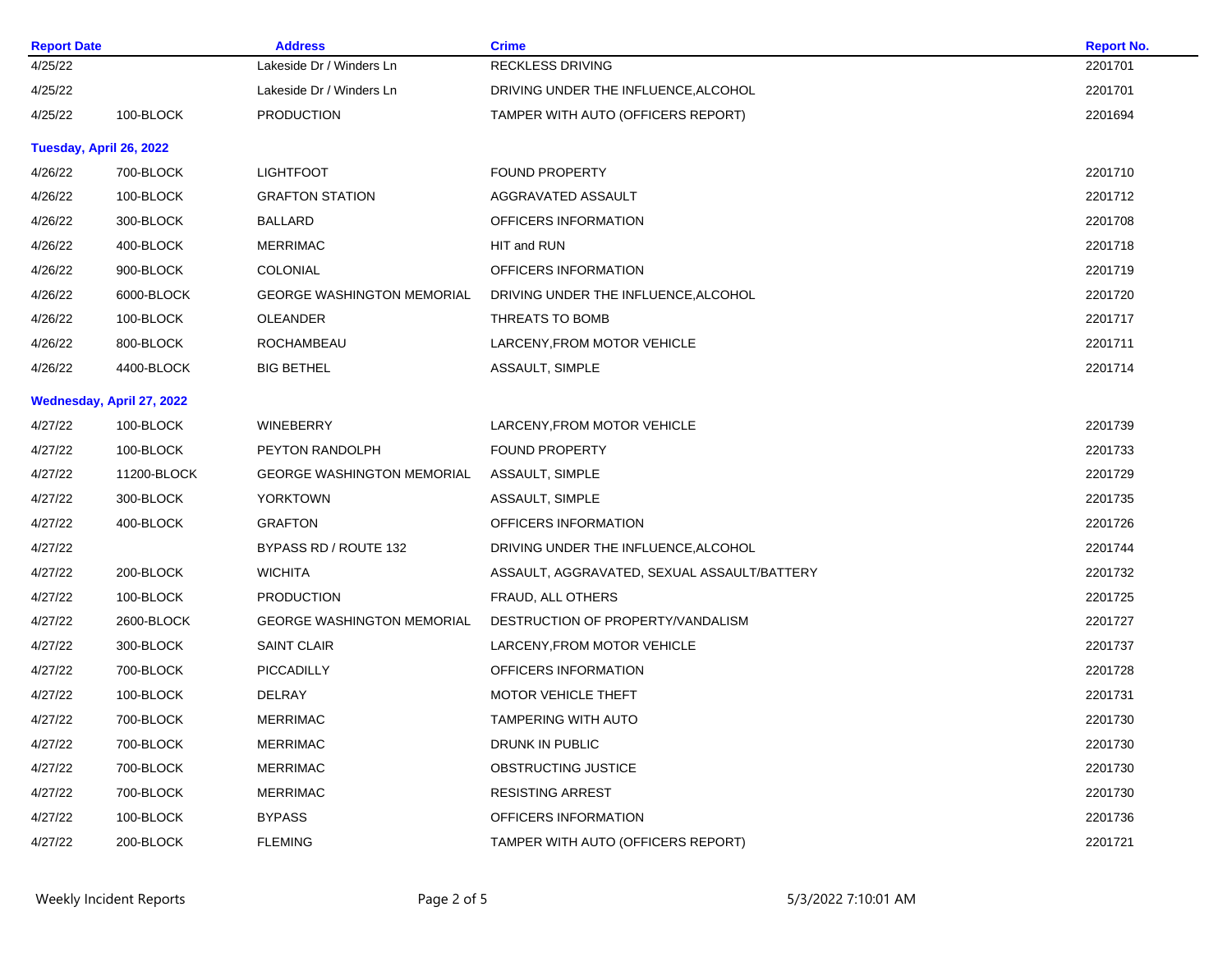| <b>Report Date</b>     |                          | <b>Address</b>                    | <b>Crime</b>                                          | <b>Report No.</b> |
|------------------------|--------------------------|-----------------------------------|-------------------------------------------------------|-------------------|
| 4/27/22                | 200-BLOCK                | <b>MCLAWS</b>                     | LARCENY, ALL OTHERS                                   | 2201743           |
| 4/27/22                | 200-BLOCK                | <b>WINEBERRY</b>                  | MOTOR VEHICLE THEFT - CAR, TRUCK, VAN                 | 2201722           |
| 4/27/22                | 200-BLOCK                | <b>WINEBERRY</b>                  | FRAUD, ALL OTHERS                                     | 2201722           |
| 4/27/22                | 5800-BLOCK               | <b>GEORGE WASHINGTON MEMORIAL</b> | FRAUD, ALL OTHERS                                     | 2201734           |
| 4/27/22                | 2600-BLOCK               | <b>GEORGE WASHINGTON MEMORIAL</b> | LARCENY, SHOPLIFTING                                  | 2201742           |
| 4/27/22                | 200-BLOCK                | <b>WINEBERRY</b>                  | <b>TAMPERING WITH AUTO</b>                            | 2201723           |
|                        | Thursday, April 28, 2022 |                                   |                                                       |                   |
| 4/28/22                | 1900-BLOCK               | <b>GEORGE WASHINGTON MEMORIAL</b> | LARCENY, SHOPLIFTING                                  | 2201757           |
| 4/28/22                | 100-BLOCK                | <b>BYPASS</b>                     | DRIVE WHILE SUSPEND / REVOKED                         | 2201758           |
| 4/28/22                | 100-BLOCK                | <b>BYPASS</b>                     | LARCENY, FROM MOTOR VEHICLE                           | 2201747           |
| 4/28/22                | 300-BLOCK                | <b>DERBY</b>                      | BURGLARY, RESIDENTIAL                                 | 2201762           |
| 4/28/22                | 300-BLOCK                | <b>DERBY</b>                      | DESTRUCTION OF PROPERTY/VANDALISM                     | 2201762           |
| 4/28/22                | 100-BLOCK                | <b>LONG GREEN</b>                 | LARCENY, OF M.V. PARTS OR ACCESSORIES                 | 2201754           |
| 4/28/22                | 100-BLOCK                | <b>LONG GREEN</b>                 | DESTRUCTION OF PROPERTY/VANDALISM - TAMPER W/ VEHICLE | 2201754           |
| 4/28/22                | 200-BLOCK                | <b>BULIFANTS</b>                  | HIT and RUN                                           | 2201748           |
| 4/28/22                | 4200-BLOCK               | <b>GEORGE WASHINGTON MEMORIAL</b> | <b>FOUND PROPERTY</b>                                 | 2201761           |
| 4/28/22                | 2600-BLOCK               | <b>GEORGE WASHINGTON MEMORIAL</b> | LARCENY, SHOPLIFTING                                  | 2201763           |
| 4/28/22                | 200-BLOCK                | <b>FALCON</b>                     | ASSAULT, SIMPLE                                       | 2201760           |
| 4/28/22                | 300-BLOCK                | <b>GOODWIN NECK</b>               | PORNOGRAPHY/OBSCENE MATERIAL                          | 2201753           |
| 4/28/22                | 200-BLOCK                | <b>HAMLET</b>                     | RUNAWAY/MP JUVENILE                                   | 2201764           |
| 4/28/22                | 400-BLOCK                | <b>GRAFTON</b>                    | ALL OTHER REPORTABLE OFFENSES                         | 2201745           |
| 4/28/22                | 300-BLOCK                | <b>GOODWIN NECK</b>               | PORNOGRAPHY/OBSCENE MATERIAL                          | 2201751           |
| 4/28/22                | 100-BLOCK                | MAKAYLA                           | DESTRUCTION OF PROPERTY/VANDALISM                     | 2201750           |
| Friday, April 29, 2022 |                          |                                   |                                                       |                   |
| 4/29/22                | 100-BLOCK                | <b>LUTHER</b>                     | <b>CREDIT CARD NUMBER</b>                             | 2201774           |
| 4/29/22                | 700-BLOCK                | <b>CALTHROP NECK</b>              | OFFICERS INFORMATION                                  | 2201775           |
| 4/29/22                | 400-BLOCK                | <b>BAPTIST</b>                    | OFFICERS INFORMATION                                  | 2201768           |
| 4/29/22                | 100-BLOCK                | ROCHAMBEAU                        | OFFICERS INFORMATION                                  | 2201770           |
| 4/29/22                | 100-BLOCK                | ROCHAMBEAU                        | DRUNK IN PUBLIC                                       | 2201766           |
| 4/29/22                |                          | LEIGH RD / WALNUT DR              | DRUNK IN PUBLIC                                       | 2201765           |
| 4/29/22                | 100-BLOCK                | ROCHAMBEAU                        | DRUGS, POSSESS MARIJUANA                              | 2201767           |
| 4/29/22                | 100-BLOCK                | ROCHAMBEAU                        | ALL OTHER REPORTABLE OFFENSES                         | 2201767           |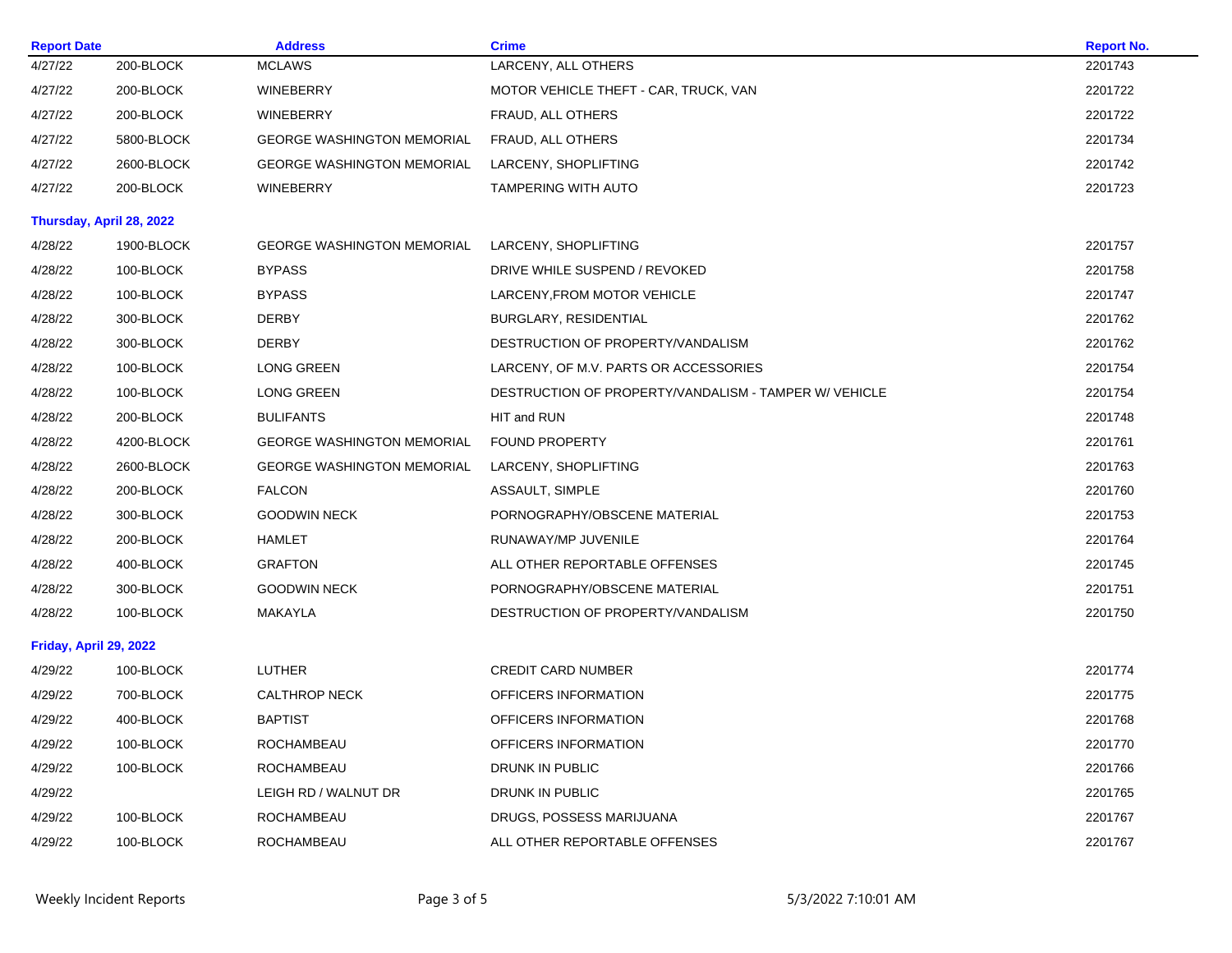| <b>Report Date</b>         |                          | <b>Address</b>                                                          | <b>Crime</b>                                                           | <b>Report No.</b> |
|----------------------------|--------------------------|-------------------------------------------------------------------------|------------------------------------------------------------------------|-------------------|
| 4/29/22                    | 4400-BLOCK               | <b>BIG BETHEL</b>                                                       | DRIVE WHILE SUSPEND / REVOKED                                          | 2201772           |
| 4/29/22                    | 100-BLOCK                | <b>CALUMET TURN</b>                                                     | DRUG/NARCOTIC VIOLATIONS                                               | 2201769           |
|                            | Saturday, April 30, 2022 |                                                                         |                                                                        |                   |
| 4/30/22                    | 700-BLOCK                | <b>MERRIMAC</b>                                                         | DRIVING UNDER THE INFLUENCE, ALCOHOL                                   | 2201777           |
| 4/30/22                    | 6700-BLOCK               | <b>MOORETOWN</b>                                                        | <b>RECKLESS DRIVING</b>                                                | 2201781           |
| 4/30/22                    | 800-BLOCK                | PICCADILLY                                                              | EXTORTION/BLACKMAIL                                                    | 2201792           |
| 4/30/22                    | 100-BLOCK                | <b>SAINT CLAIR</b>                                                      | ASSAULT, SIMPLE, DOMESTIC                                              | 2201788           |
| 4/30/22                    | 700-BLOCK                | <b>COMMONS</b>                                                          | ASSAULT, AGGRAVATED, SEXUAL ASSAULT/BATTERY                            | 2201783           |
| 4/30/22                    |                          | ON FR 199 EB                                                            | HUMELSINE PKWY E / EXIT 242 64 EB DRIVING UNDER THE INFLUENCE, ALCOHOL | 2201790           |
| 4/30/22                    | 300-BLOCK                | <b>WATER</b>                                                            | <b>FOUND PROPERTY</b>                                                  | 2201784           |
| 4/30/22                    | 2600-BLOCK               | <b>GEORGE WASHINGTON MEMORIAL</b>                                       | DRIVE WHILE SUSPEND / REVOKED                                          | 2201786           |
| 4/30/22                    | 100-BLOCK                | <b>WINSOME HAVEN</b>                                                    | ASSAULT, SIMPLE, DOMESTIC                                              | 2201785           |
| 4/30/22                    | 100-BLOCK                | <b>WINSOME HAVEN</b>                                                    | DESTRUCTION OF PROPERTY/VANDALISM                                      | 2201785           |
| 4/30/22                    | 100-BLOCK                | RT 199 EB OFF TO MOORETOWN NB / RECKLESS DRIVING<br><b>MOORETOWN RD</b> |                                                                        | 2201782           |
| 4/30/22                    |                          | Bypass Rd / Rte 132                                                     | DRIVING UNDER THE INFLUENCE, ALCOHOL                                   | 2201778           |
| 4/30/22                    |                          | Bypass Rd / Rte 132                                                     | CARRY CONCEALED WEAPON                                                 | 2201778           |
| 4/30/22                    |                          | Bypass Rd / Rte 132                                                     | <b>RECKLESS DRIVING</b>                                                | 2201778           |
| 4/30/22                    |                          | Bypass Rd / Rte 132                                                     | REFUSE BLOOD/BREATH TEST                                               | 2201778           |
| 4/30/22                    | 1000-BLOCK               | <b>FORT EUSTIS</b>                                                      | <b>RECKLESS DRIVING</b>                                                | 2201779           |
| 4/30/22                    | 700-BLOCK                | <b>BYPASS</b>                                                           | <b>LARCENY FROM BUILDING</b>                                           | 2201789           |
| 4/30/22                    | 600-BLOCK                | <b>LULA CARTER</b>                                                      | <b>FRAUD-SCAMS</b>                                                     | 2201787           |
| 4/30/22                    | 600-BLOCK                | <b>HAMPTON</b>                                                          | <b>FOUND PROPERTY</b>                                                  | 2201791           |
| <b>Sunday, May 1, 2022</b> |                          |                                                                         |                                                                        |                   |
| 5/1/22                     | 5200-BLOCK               | <b>GEORGE WASHINGTON MEMORIAL</b>                                       | <b>FALSE INFORMATION TO POLICE</b>                                     | 2201795           |
| 5/1/22                     | 5200-BLOCK               | <b>GEORGE WASHINGTON MEMORIAL</b>                                       | FAMILY OFFENSE, NONVIOLENT, CHILD NEGLECT                              | 2201795           |
| 5/1/22                     | 5200-BLOCK               | <b>GEORGE WASHINGTON MEMORIAL</b>                                       | DRUG/NARCOTIC VIOLATIONS                                               | 2201795           |
| 5/1/22                     | 5200-BLOCK               | <b>GEORGE WASHINGTON MEMORIAL</b>                                       | OFFICERS INFORMATION                                                   | 2201795           |
| 5/1/22                     | 7300-BLOCK               | <b>GEORGE WASHINGTON MEMORIAL</b>                                       | DESTRUCTION OF PROPERTY/VANDALISM                                      | 2201799           |
| 5/1/22                     | 600-BLOCK                | YORK WARWICK                                                            | ASSAULT, POLICE OFFICER (SIMPLE)                                       | 2201809           |
| 5/1/22                     | 200-BLOCK                | <b>BURTS</b>                                                            | DESTRUCTION OF PROPERTY/VANDALISM                                      | 2201796           |
| 5/1/22                     | 1500-BLOCK               | <b>GEORGE WASHINGTON MEMORIAL</b>                                       | LARCENY, ALL OTHERS                                                    | 2201798           |
| 5/1/22                     | 500-BLOCK                | <b>ROCHAMBEAU</b>                                                       | LARCENY, FROM MOTOR VEHICLE                                            | 2201797           |